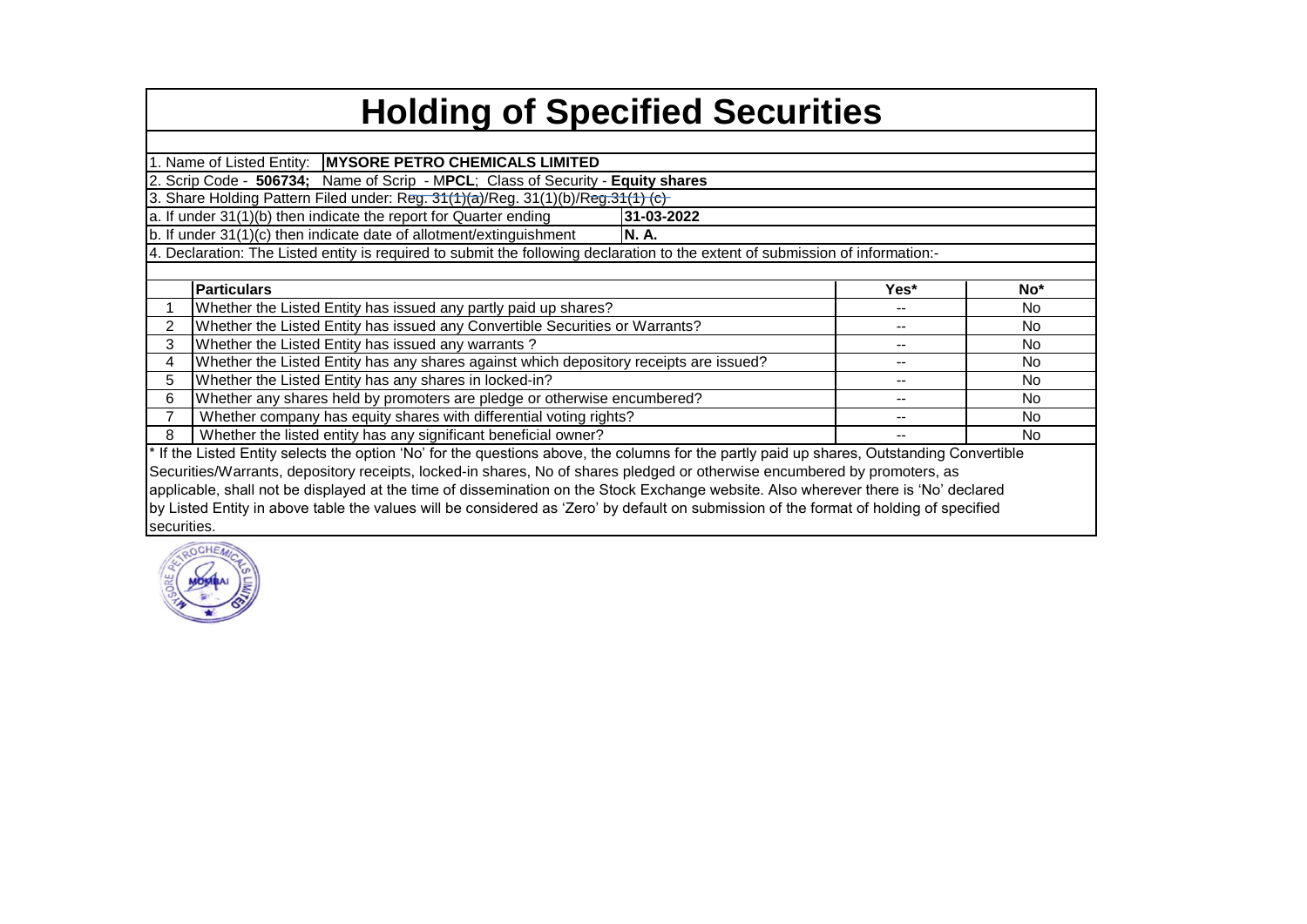## **Table I - SUMMARY STATEMENT HOLDING OF SPECIFIED SECURITIES**

| Cate | Category of                           | Nos. of | No. of       | Nos. of      | No. of     | Total nos.     | <b>Shareholding</b> |                                  |                               | <b>Number of Votting Rights</b> |                | No. of            | Shareholding,             |            | <b>Number of</b><br><b>Number of</b> |               |                    | <b>Number of</b> |
|------|---------------------------------------|---------|--------------|--------------|------------|----------------|---------------------|----------------------------------|-------------------------------|---------------------------------|----------------|-------------------|---------------------------|------------|--------------------------------------|---------------|--------------------|------------------|
| gory | shareholder                           | Share   | fully        | Partly       | shares     | shares         | as a % of total     |                                  | held in each class of         |                                 |                | <b>Shares</b>     | as a % assuming           | Locked in  |                                      | <b>Shares</b> |                    | equity           |
| (1)  | (II)                                  | holders | paid up      | paid-up      | underlying | held           | no, of shares       |                                  | securities                    |                                 |                | <b>Underlying</b> | full conversion<br>shares |            |                                      | pledged or    |                    | shares held      |
|      |                                       | (III)   | equity       | equity       | Depository | $(VII)=$       | (calculated as      | (IX)                             |                               |                                 |                | Outstating        | of convertible            |            | (XII)                                | otherwise     |                    | in               |
|      |                                       |         | <b>Share</b> | <b>Share</b> | Receipts   | $(IV)+(V)+(V)$ | per                 |                                  |                               |                                 |                | convertible       | securities(as a           |            |                                      | encumbered    |                    | dematerialized   |
|      |                                       |         | held         | held         | (VI)       |                | <b>SCRA, 1957)</b>  |                                  |                               |                                 |                | securities        | ℅                         |            |                                      |               | (XIII)             | form             |
|      |                                       |         | (IV)         | (V)          |            |                | (VIII)              |                                  | <b>No of Voting</b><br>Rights |                                 | <b>Total</b>   | <i>(including</i> | of diluted share          |            |                                      |               |                    | (XIV)            |
|      |                                       |         |              |              |            |                | As a % of           |                                  |                               |                                 | as a<br>$%$ of | <b>Warrants</b> ) | capital)                  |            |                                      |               |                    |                  |
|      |                                       |         |              |              |            |                | $(A+B+C2)$          |                                  |                               |                                 | $(A+B+C)$      | (X)               | $(XI) = (VII) + (X)$      |            |                                      |               |                    |                  |
|      |                                       |         |              |              |            |                |                     |                                  |                               |                                 |                |                   | As a % of                 | No.<br>(a) | As a % of<br>total                   | No.<br>(a)    | As a % of<br>total |                  |
|      |                                       |         |              |              |            |                |                     |                                  |                               | Class<br><b>Total</b>           |                |                   | $(A+B+C2)$                |            | shares held                          |               | shares held        |                  |
|      |                                       |         |              |              |            |                |                     | Class<br>Equity<br><b>Others</b> |                               |                                 |                |                   |                           |            | (b)                                  |               | (b)                |                  |
|      |                                       |         |              |              |            |                |                     |                                  |                               |                                 |                |                   |                           |            |                                      |               |                    |                  |
| (A)  | <b>Promoter &amp; Promoter Group</b>  | 13      | 4805305      | $\Omega$     |            | 4805305        | 72.99               | 4805305                          |                               | 4805305                         | 72.99          |                   | 72.99                     |            | 0.00                                 |               | 0.00               | 4805305          |
|      |                                       |         |              |              |            |                |                     |                                  |                               |                                 |                |                   |                           |            |                                      |               |                    |                  |
| (B)  | Public                                | 36748   | 1778183      | $\Omega$     |            | 1778183        | 27.01               | 1778183                          |                               | 1778183                         | 27.01          |                   | 27.01                     |            | $\Omega$                             |               | $\Omega$           | 1621595          |
| (C)  | Non Promoter-Non Public               |         | $\Omega$     | $\Omega$     |            |                |                     |                                  |                               |                                 | 0.00           |                   | 0.00                      |            | 0.00                                 |               | 0.00               |                  |
| (C1) | Shares underlying DRs                 |         | $\Omega$     |              |            |                |                     |                                  |                               |                                 | 0.00           |                   | 0.00                      |            | 0.00                                 |               | 0.00               |                  |
| (C2) | <b>Shares held by Employee Trusts</b> |         | $\Omega$     |              |            |                |                     |                                  |                               |                                 | 0.00           |                   | 0.00                      |            | 0.00                                 |               | 0.00               |                  |
|      | Total                                 | 36761   | 6583488      | $\Omega$     |            | 6583488        | 100.00              | 6583488                          |                               | 6583488                         | 100.00         |                   | 100.00                    |            | 0.05                                 |               | 0.00               | 6426900          |

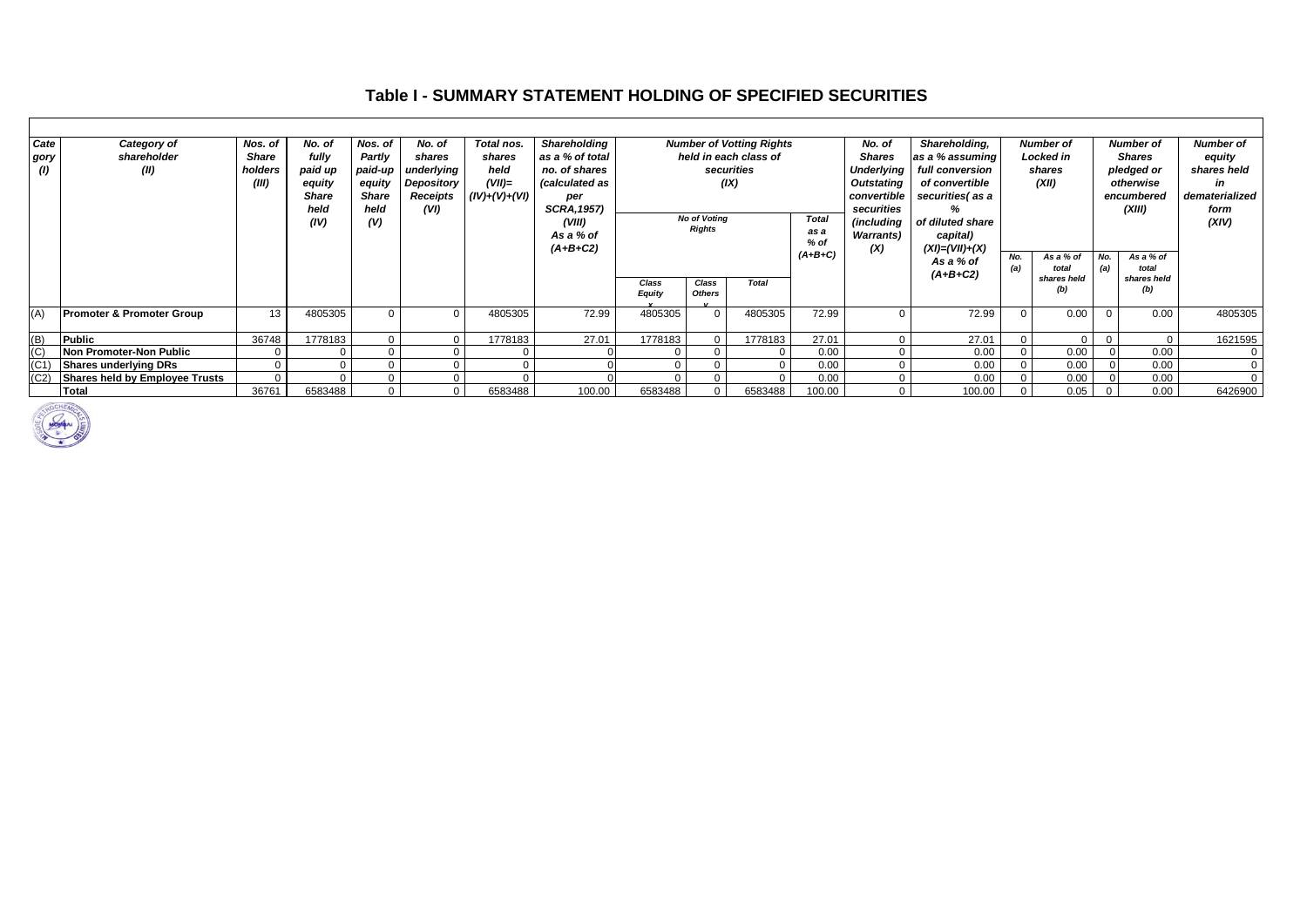|                |                                                                                                                                                                                                                |                                          |                                                                       |                                                      |                                                                 |                                                             |                                                                                                        |                          |                      | Table II - STATEMENT SHOWING SHAREHOLDING PATTERN OF THE PROMOTER AND PROMOTER GROUP |              |                                                                                                              |                                                                                                  |                                          |                                   |                                                                                     |                                   |                                                                              |
|----------------|----------------------------------------------------------------------------------------------------------------------------------------------------------------------------------------------------------------|------------------------------------------|-----------------------------------------------------------------------|------------------------------------------------------|-----------------------------------------------------------------|-------------------------------------------------------------|--------------------------------------------------------------------------------------------------------|--------------------------|----------------------|--------------------------------------------------------------------------------------|--------------|--------------------------------------------------------------------------------------------------------------|--------------------------------------------------------------------------------------------------|------------------------------------------|-----------------------------------|-------------------------------------------------------------------------------------|-----------------------------------|------------------------------------------------------------------------------|
|                | Category & Name of the<br>shareholders<br>(1)                                                                                                                                                                  | No of<br><b>Share</b><br>holders<br>(II) | No of<br>fully<br>paid up<br>equity<br><b>Shares</b><br>held<br>(III) | Partly<br>paid-up<br>equity<br>Share<br>held<br>(IV) | No. of<br>shares<br>underlying<br>Depository<br>Receipts<br>(V) | Total nos.<br>shares<br>held<br>$(VI)=$<br>$(III+(IV)+(V))$ | <b>Shareholding</b><br>% calculated<br>as per<br><b>SCRA, 1957</b><br>As a % of<br>$(A+B+C2)$<br>(VII) |                          | <b>No of Voting</b>  | <b>Number of Voting Rights</b><br>held in each class of<br>securities<br>(VIII)      | <b>Total</b> | No. of<br><b>Shares</b><br><b>Underlying</b><br><b>Outstating</b><br>convertible<br>securities<br>(including | Shareholding,<br>as a %<br>assuming<br>full conversion<br>of convertible<br>securities(as a<br>% | Number of<br>Locked in<br>shares<br>(XI) |                                   | <b>Number of</b><br><b>Shares</b><br>pledged or<br>otherwise<br>encumbered<br>(XII) |                                   | Number of<br>equity<br>shares held<br>in<br>dematerialized<br>form<br>(XIII) |
|                |                                                                                                                                                                                                                |                                          |                                                                       |                                                      |                                                                 |                                                             |                                                                                                        | Class                    | Class                | <b>Rights</b><br>as a<br>% of<br>$(A+B+C)$<br><b>Total</b>                           |              | <b>Warrants)</b><br>(IX)                                                                                     | of diluted share<br>capital)<br>$(X)=(VI)+(IX)$<br>As a % of                                     | No.<br>(a)                               | As a % of<br>total<br>shares held | No.<br>(a)                                                                          | As a % of<br>total<br>shares held |                                                                              |
|                |                                                                                                                                                                                                                |                                          |                                                                       |                                                      |                                                                 |                                                             |                                                                                                        | <b>Equity</b>            | Others               |                                                                                      |              |                                                                                                              | $(A+B+C2)$                                                                                       |                                          | (b)                               |                                                                                     | (b)                               |                                                                              |
| $\overline{1}$ | Indian                                                                                                                                                                                                         |                                          |                                                                       |                                                      |                                                                 |                                                             |                                                                                                        |                          |                      |                                                                                      |              |                                                                                                              |                                                                                                  |                                          |                                   |                                                                                     |                                   |                                                                              |
| (a)            | Individuals/Hindu undivided Family                                                                                                                                                                             |                                          |                                                                       |                                                      |                                                                 |                                                             |                                                                                                        |                          |                      |                                                                                      |              |                                                                                                              |                                                                                                  |                                          |                                   |                                                                                     |                                   |                                                                              |
|                | MADAN MOHAN DHANUKA                                                                                                                                                                                            |                                          | 60900                                                                 | $\Omega$                                             |                                                                 | 60900                                                       | 0.93                                                                                                   | 60900                    | $\Omega$             | 60900                                                                                | 0.93         |                                                                                                              | 0.93                                                                                             |                                          | 0.00                              |                                                                                     | 0.00                              | 60900                                                                        |
|                | NIKUNJ DHANUKA                                                                                                                                                                                                 |                                          | 180                                                                   | $\mathbf 0$                                          |                                                                 | 180                                                         | 0.00                                                                                                   | 180                      | $\Omega$             | 180                                                                                  | 0.00         | $\Omega$                                                                                                     | 0.00                                                                                             |                                          | 0.00                              |                                                                                     | 0.00                              | 180                                                                          |
|                | AMISHI DHANUKA                                                                                                                                                                                                 |                                          | 2050                                                                  | $\mathbf 0$                                          |                                                                 | 2050                                                        | 0.03                                                                                                   | 2050                     | $\Omega$             | 2050                                                                                 | 0.03         |                                                                                                              | 0.03                                                                                             |                                          | 0.00                              |                                                                                     | 0.00                              | 2050                                                                         |
|                | <b>UMANG DHANUKA</b>                                                                                                                                                                                           |                                          | 46626                                                                 | $\mathbf 0$                                          | $\Omega$                                                        | 46626                                                       | 0.71                                                                                                   | 46626                    | $\Omega$             | 46626                                                                                | 0.71         | $\mathbf 0$                                                                                                  | 0.71                                                                                             | $\Omega$                                 | 0.00                              |                                                                                     | 0.00                              | 46626                                                                        |
|                | <b>MAYANK DHANUKA</b>                                                                                                                                                                                          |                                          | 9125                                                                  | $\overline{0}$                                       |                                                                 | 9125                                                        | 0.14                                                                                                   | 9125                     | $\Omega$             | 9125                                                                                 | 0.14         | $\mathbf 0$                                                                                                  | 0.14                                                                                             | $\overline{0}$                           | 0.00                              |                                                                                     | 0.00                              | 9125                                                                         |
|                | Total                                                                                                                                                                                                          | 51                                       | 118881                                                                | $\mathbf{0}$                                         | $\mathbf{0}$                                                    | 118881                                                      | 1.81                                                                                                   | 118881                   | <sup>0</sup>         | 118881                                                                               | 1.81         | $\mathbf{0}$                                                                                                 |                                                                                                  | $1.81$ ###                               | #REF! ###                         |                                                                                     | #REF!                             | 118881                                                                       |
|                | (b) Central Government/State Government(s)                                                                                                                                                                     |                                          |                                                                       |                                                      |                                                                 |                                                             |                                                                                                        |                          |                      |                                                                                      |              |                                                                                                              |                                                                                                  |                                          |                                   |                                                                                     |                                   |                                                                              |
|                |                                                                                                                                                                                                                |                                          |                                                                       | $\mathbf 0$                                          | $\mathbf 0$                                                     | $\mathbf 0$                                                 | 0.00                                                                                                   | $\mathbf{0}$             | $\Omega$             | $\Omega$                                                                             | 0.00         | $\mathbf 0$                                                                                                  | 0.00                                                                                             |                                          | 0.00                              |                                                                                     | 0.00                              | $\Omega$                                                                     |
|                | Total                                                                                                                                                                                                          | O                                        | $\mathbf{0}$                                                          | 0                                                    | $\mathbf 0$                                                     | 0                                                           | 0.00                                                                                                   | $\mathbf{0}$             | $\Omega$             | $\mathbf{0}$                                                                         | 0.00         | $\mathbf{0}$                                                                                                 | 0.00                                                                                             | $\mathbf{0}$                             | 0.00                              | o١                                                                                  | 0.00                              | $\mathbf 0$                                                                  |
|                | (c) Financial Institutions/Banks                                                                                                                                                                               |                                          |                                                                       | $\overline{0}$                                       | $\Omega$                                                        | $\mathbf 0$                                                 | 0.00                                                                                                   | $\Omega$                 | $\Omega$             | $\Omega$                                                                             | 0.00         | $\Omega$                                                                                                     | 0.00                                                                                             | $\Omega$                                 | 0.00                              |                                                                                     | 0.00                              | $\Omega$                                                                     |
|                | Total                                                                                                                                                                                                          | οl                                       | $\mathbf{0}$                                                          | $\mathbf{0}$                                         | ō                                                               | $\mathbf{0}$                                                | 0.00                                                                                                   | $\mathbf{0}$             | $\mathbf{0}$         | $\mathbf{0}$                                                                         | 0.00         | <sub>0</sub>                                                                                                 | 0.00                                                                                             | $\mathbf{0}$                             | 0.00                              | <sub>0</sub>                                                                        | 0.00                              | $\mathbf{0}$                                                                 |
|                | (d) Any Other (BODIES CORPORATE)                                                                                                                                                                               |                                          |                                                                       |                                                      |                                                                 |                                                             |                                                                                                        |                          |                      |                                                                                      |              |                                                                                                              |                                                                                                  |                                          |                                   |                                                                                     |                                   |                                                                              |
|                | BIHARIJI CONSTRUCTIONS (INDIA) LIMITED                                                                                                                                                                         |                                          | 294510                                                                | $\Omega$                                             | $\Omega$                                                        | 294510                                                      | 4.47                                                                                                   | 294510                   | $\Omega$             | 294510                                                                               | 4.47         | $\mathbf 0$                                                                                                  | 4.47                                                                                             | $\Omega$                                 | 0.00                              |                                                                                     | 0.00                              | 294510                                                                       |
|                | KAMRUP ENTERPRISES LIMITED                                                                                                                                                                                     |                                          | 801499                                                                | $\Omega$                                             | $\overline{0}$                                                  | 801499                                                      | 12.17                                                                                                  | 801499                   | $\mathbf 0$          | 801499                                                                               | 12.17        |                                                                                                              | 12.17                                                                                            |                                          | 0.00                              |                                                                                     | 0.00                              | 801499                                                                       |
|                | <b>VINCENT INDIA LIMITED</b>                                                                                                                                                                                   |                                          | 846365                                                                | $\Omega$                                             | $\mathbf 0$                                                     | 846365                                                      | 12.86                                                                                                  | 846365                   | $\Omega$             | 846365                                                                               | 12.86        | $\Omega$                                                                                                     | 12.86                                                                                            | $\mathbf 0$                              | 0.00                              |                                                                                     | 0.00                              | 846365                                                                       |
|                | GEMBEL TRADE ENTERPRISES LIMITED                                                                                                                                                                               |                                          | 769020                                                                | $\Omega$                                             | $\Omega$                                                        | 769020                                                      | 11.68                                                                                                  | 769020                   | $\Omega$             | 769020                                                                               | 11.68        | $\Omega$                                                                                                     | 11.68                                                                                            | $\Omega$                                 | 0.00                              |                                                                                     | 0.00                              | 769020                                                                       |
|                | KALIMPONG PRODUCE CO. LTD.                                                                                                                                                                                     |                                          | 4800                                                                  |                                                      |                                                                 | 4800                                                        | 0.07                                                                                                   | 4800                     |                      | 4800                                                                                 | 0.07         |                                                                                                              | 0.07                                                                                             |                                          | 0.00                              |                                                                                     | 0.00                              | 4800                                                                         |
|                | SAVITA INVESTMENT COMPANY LTD                                                                                                                                                                                  |                                          | 1309503                                                               | $\Omega$                                             |                                                                 | 1309503                                                     | 19.89                                                                                                  | 1309503                  |                      | 1309503                                                                              | 19.89        |                                                                                                              | 19.89                                                                                            |                                          | 0.00                              |                                                                                     | 0.00                              | 1309503                                                                      |
|                | SHEKHAVATI INVESTMENT CORPORATION LIMITED                                                                                                                                                                      |                                          | 656094                                                                | $\Omega$                                             |                                                                 | 656094                                                      | 9.97                                                                                                   | 65609                    | $\Omega$             | 656094                                                                               | 9.97         | $\Omega$                                                                                                     | 9.97                                                                                             |                                          | 0.00                              |                                                                                     | 0.00                              | 656094                                                                       |
|                | SHOGUN VINIMAY (P) LTD                                                                                                                                                                                         |                                          | 4633                                                                  | $\overline{0}$                                       |                                                                 | 4633                                                        | 0.07                                                                                                   | 4633                     | $\Omega$             | 4633                                                                                 | 0.07         | $\Omega$                                                                                                     | 0.07                                                                                             | $\overline{0}$                           | 0.00                              |                                                                                     | 0.00                              | 4633                                                                         |
|                | Total                                                                                                                                                                                                          | 8                                        | 4686424                                                               | $\mathbf{0}$                                         | $\mathbf 0$                                                     | 4686424                                                     | 71.18                                                                                                  | 4686424                  | $\mathbf{0}$         | 4686424                                                                              | 71.18        | 0                                                                                                            | 71.18                                                                                            | $\mathbf{0}$                             | 0.00                              | <sup>0</sup>                                                                        | 0.00                              | 4686424                                                                      |
|                | Sub-Total (A)(1)                                                                                                                                                                                               | 13                                       | 4805305                                                               | 0                                                    | э                                                               | 4805305                                                     | 72.99                                                                                                  | 4805305                  | o                    | 4805305                                                                              | 72.99        | $\mathbf{0}$                                                                                                 | 72.99                                                                                            | o                                        | 0.00                              | n١                                                                                  | 0.00                              | 4805305                                                                      |
| $\overline{2}$ | Foreign                                                                                                                                                                                                        |                                          |                                                                       |                                                      |                                                                 |                                                             |                                                                                                        |                          |                      |                                                                                      |              |                                                                                                              |                                                                                                  |                                          |                                   |                                                                                     |                                   |                                                                              |
|                | Individuals(Non-Resident Individuals/Foreign Individuals)                                                                                                                                                      |                                          |                                                                       |                                                      |                                                                 |                                                             |                                                                                                        |                          |                      |                                                                                      |              |                                                                                                              |                                                                                                  |                                          |                                   |                                                                                     |                                   |                                                                              |
|                | Total                                                                                                                                                                                                          | $\Omega$<br>O                            | $\Omega$<br>$\mathbf{0}$                                              | $\Omega$<br>$\Omega$                                 | $\Omega$<br>$\Omega$                                            | $\mathbf 0$<br>$\mathbf{0}$                                 | 0.00<br>0.00                                                                                           | $\Omega$<br>$\mathbf{0}$ | $\Omega$<br>$\Omega$ | $\overline{0}$<br>$\Omega$                                                           | 0.00<br>0.00 | $\mathbf 0$<br>0                                                                                             | 0.00<br>0.00                                                                                     | $\mathbf 0$<br>$\Omega$                  | 0.00<br>0.00                      | ΩI                                                                                  | 0.00<br>0.00                      | $\mathbf 0$<br>$\Omega$                                                      |
|                | (b) Government                                                                                                                                                                                                 |                                          |                                                                       |                                                      |                                                                 |                                                             |                                                                                                        |                          |                      |                                                                                      |              |                                                                                                              |                                                                                                  |                                          |                                   |                                                                                     |                                   |                                                                              |
|                |                                                                                                                                                                                                                | O                                        | $\Omega$                                                              | $\mathbf{0}$                                         | $\mathbf 0$                                                     | $\mathbf 0$                                                 | 0.00                                                                                                   | $\overline{0}$           | $\Omega$             | $\mathbf 0$                                                                          | 0.00         | $\overline{0}$                                                                                               | 0.00                                                                                             | $\mathbf 0$                              | 0.00                              |                                                                                     | 0.00                              | $\mathbf 0$                                                                  |
|                | Total                                                                                                                                                                                                          | ΩI                                       | $\mathbf{0}$                                                          | $\mathbf{0}$                                         | $\mathbf{0}$                                                    | $\mathbf{0}$                                                | 0.00                                                                                                   | 0.                       | $\mathbf{a}$         | $\Omega$                                                                             | 0.00         | $\mathbf{0}$                                                                                                 | 0.00                                                                                             | $\mathbf{0}$                             | 0.00                              | ΩI                                                                                  | 0.00                              | $\mathbf 0$                                                                  |
| (c)            | <b>Institutions</b>                                                                                                                                                                                            |                                          |                                                                       |                                                      |                                                                 |                                                             |                                                                                                        |                          |                      |                                                                                      |              |                                                                                                              |                                                                                                  |                                          |                                   |                                                                                     |                                   |                                                                              |
|                |                                                                                                                                                                                                                |                                          |                                                                       | $\Omega$                                             | $\Omega$                                                        | $\Omega$                                                    | 0.00                                                                                                   | $\Omega$                 | $\Omega$             | $\Omega$                                                                             | 0.00         | $\mathbf 0$                                                                                                  | 0.00                                                                                             | $\Omega$                                 | 0.00                              |                                                                                     | 0.00                              | $\Omega$                                                                     |
|                | Total                                                                                                                                                                                                          | <sub>0</sub>                             | οl                                                                    | $\mathbf{0}$                                         | $\mathbf{0}$                                                    | $\mathbf{0}$                                                | 0.00                                                                                                   | $\mathbf{0}$             | $\mathbf{0}$         | $\mathbf{0}$                                                                         | 0.00         | $\mathbf{0}$                                                                                                 | 0.00                                                                                             | $\mathbf 0$                              | 0.00                              | 0                                                                                   | 0.00                              | $\mathbf 0$                                                                  |
|                | (d) Foreign Portfolio Investor                                                                                                                                                                                 |                                          |                                                                       |                                                      |                                                                 |                                                             |                                                                                                        |                          |                      |                                                                                      |              |                                                                                                              |                                                                                                  |                                          |                                   |                                                                                     |                                   |                                                                              |
|                |                                                                                                                                                                                                                |                                          |                                                                       | $\Omega$                                             | $\Omega$                                                        | $\Omega$                                                    | 0.00                                                                                                   | $\mathbf 0$              |                      | $\Omega$                                                                             | 0.00         | $\Omega$                                                                                                     | 0.00                                                                                             | $\Omega$                                 | 0.00                              |                                                                                     | 0.00                              | $\Omega$                                                                     |
|                | Total                                                                                                                                                                                                          | <sup>0</sup>                             | $\mathbf{0}$                                                          | $\mathbf{0}$                                         | $\mathbf 0$                                                     | $\Omega$                                                    | 0.00                                                                                                   | $\Omega$                 | $\mathbf{0}$         |                                                                                      | 0.00         | $\mathbf 0$                                                                                                  | 0.00                                                                                             | $\mathbf{0}$                             | 0.00                              |                                                                                     | 0.00                              | $\mathbf 0$                                                                  |
|                | Sub-Total (A)(2)                                                                                                                                                                                               | $\Omega$                                 |                                                                       | $\mathbf{0}$                                         |                                                                 |                                                             | 0.00                                                                                                   |                          | $\Omega$             |                                                                                      | 0.00         | $\mathbf 0$                                                                                                  | 0.00                                                                                             | $\mathbf{0}$                             | 0.00                              |                                                                                     | 0.00                              |                                                                              |
|                | Total Shareholding of Promoter and Promoter Group<br>$(A) = (A)(1)+(A)(2)$                                                                                                                                     | 13                                       | 4805305                                                               | 0                                                    |                                                                 | 4805305                                                     | 72.99                                                                                                  | 4805305                  | $\mathbf{0}$         | 4805305                                                                              | 72.99        | $\Omega$                                                                                                     | 72.99                                                                                            | 0                                        | 0.00                              |                                                                                     | 0.00                              | 4805305                                                                      |
|                | Details of Shares which remain unclaimed may be given hear along with details such as number of shareholders, outstanding shares held in demat/unclaimed suspense account, voting rights which are frozen etc. |                                          |                                                                       |                                                      |                                                                 |                                                             |                                                                                                        |                          |                      |                                                                                      |              |                                                                                                              |                                                                                                  |                                          |                                   |                                                                                     |                                   |                                                                              |
| Note:          |                                                                                                                                                                                                                |                                          |                                                                       |                                                      |                                                                 |                                                             |                                                                                                        |                          |                      |                                                                                      |              |                                                                                                              |                                                                                                  |                                          |                                   |                                                                                     |                                   |                                                                              |
|                | (1) PAN would not be displayed on website of Stock Exchange(s).                                                                                                                                                |                                          |                                                                       |                                                      |                                                                 |                                                             |                                                                                                        |                          |                      |                                                                                      |              |                                                                                                              |                                                                                                  |                                          |                                   |                                                                                     |                                   |                                                                              |
|                | (2) The term "Encumbrance" has the same meaning as assigned under regulation 28(3) of SEBI (Substantial Acquisition of Shares and Takeovers) Regulations, 2011.                                                |                                          |                                                                       |                                                      |                                                                 |                                                             |                                                                                                        |                          |                      |                                                                                      |              |                                                                                                              |                                                                                                  |                                          |                                   |                                                                                     |                                   |                                                                              |

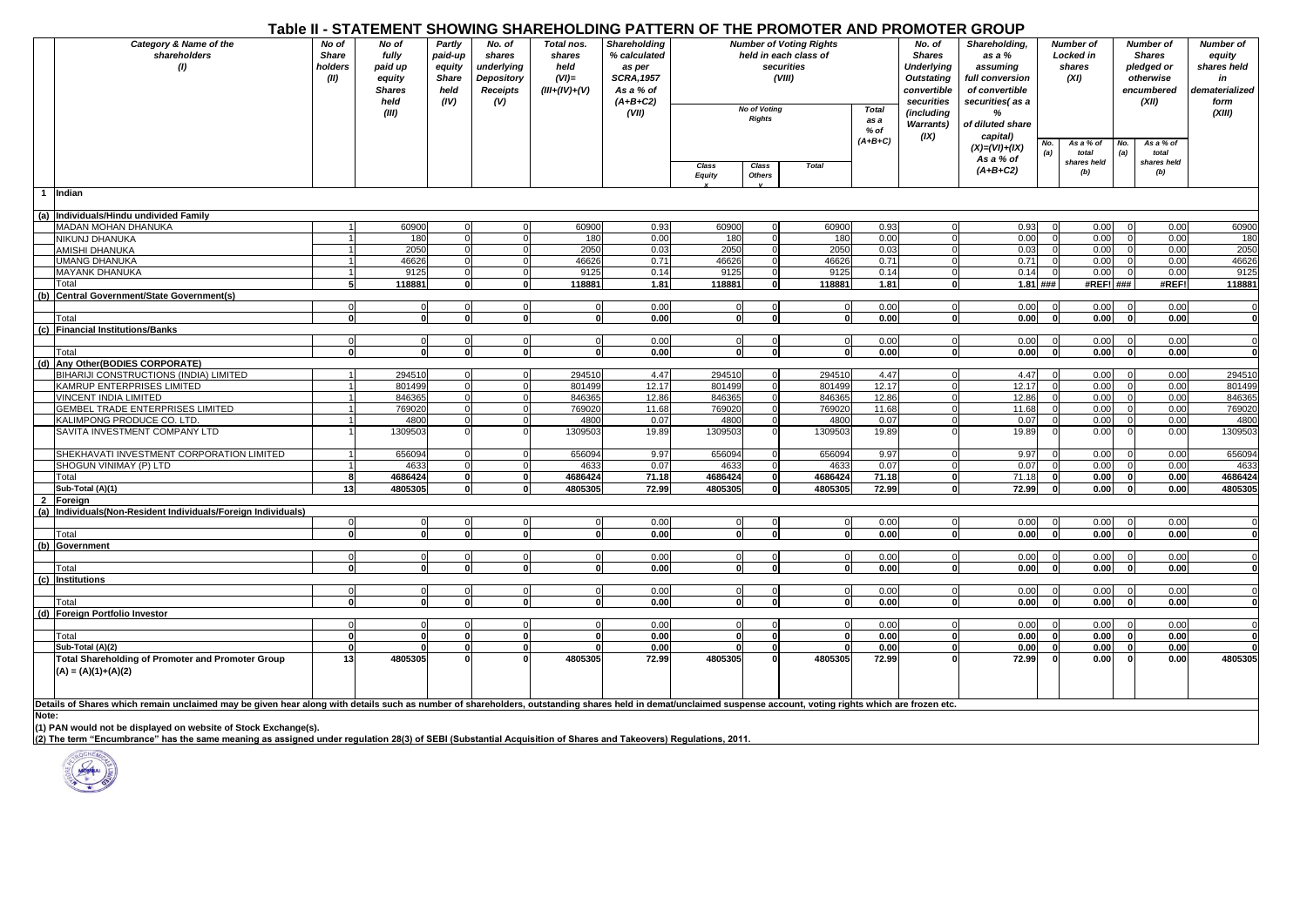## **Table III - STATEMENT SHOWING SHAREHOLDING PATTERN OF THE PUBLIC SHAREHOLDER**

|                | Category & Name of the<br>shareholders<br>(1)                                                                                                                                                                                                                                     | No of<br><b>Share</b><br>holders<br>(III) | No of<br>fully<br>paid up<br>equity<br><b>Shares</b><br>held | Partly<br>paid-up<br>equity<br><b>Share</b><br>held<br>(IV) | No. of<br>shares<br>underlying<br>Depository<br><b>Receipts</b><br>(V) | Total nos.<br>shares<br>held<br>$(VI)$ =<br>$(III+(IV)+(V))$ | Shareholding<br>% calculated<br>as per<br><b>SCRA, 1957</b><br>As a % of<br>$(A+B+C2)$ |                        | <b>No of Voting</b> | <b>Number of Voting Rights</b><br>held in each class of<br>securities<br>(VIII) | <b>Total</b> | No. of<br><b>Shares</b><br><b>Underlying</b><br><b>Outstating</b><br>convertible<br>securities | Shareholding,<br>as a %<br>assuming<br>full conversion<br>of convertible<br>securities(as a | <b>Number of</b><br><b>Locked in</b><br>shares<br>(XI) |                    | <b>Number</b> of<br><b>Shares</b><br>pledged or<br>otherwise<br>encumbered<br>(XII) |                    | <b>Number of</b><br>equity<br>shares held<br>in<br>dematerializ<br>ed<br>form |
|----------------|-----------------------------------------------------------------------------------------------------------------------------------------------------------------------------------------------------------------------------------------------------------------------------------|-------------------------------------------|--------------------------------------------------------------|-------------------------------------------------------------|------------------------------------------------------------------------|--------------------------------------------------------------|----------------------------------------------------------------------------------------|------------------------|---------------------|---------------------------------------------------------------------------------|--------------|------------------------------------------------------------------------------------------------|---------------------------------------------------------------------------------------------|--------------------------------------------------------|--------------------|-------------------------------------------------------------------------------------|--------------------|-------------------------------------------------------------------------------|
|                |                                                                                                                                                                                                                                                                                   |                                           | (III)                                                        |                                                             |                                                                        |                                                              | (VII)                                                                                  |                        | <b>Rights</b>       | as a<br>$%$ of<br>$(A+B+C)$                                                     |              | (including<br><b>Warrants</b> )<br>(IX)                                                        | %<br>of diluted share<br>capital)<br>$(X)=(VI)+(IX)$                                        | No.<br>As a % of<br>(a)<br>total                       |                    | As a % of<br>No.<br>(a)<br>total                                                    |                    | (XIII)                                                                        |
|                |                                                                                                                                                                                                                                                                                   |                                           |                                                              |                                                             |                                                                        |                                                              |                                                                                        | Class<br><b>Equity</b> | Class<br>Others     | <b>Total</b>                                                                    |              |                                                                                                | As a % of<br>$(A+B+C2)$                                                                     |                                                        | shares held<br>(b) |                                                                                     | shares held<br>(b) |                                                                               |
| $\mathbf{1}$   | Institutions                                                                                                                                                                                                                                                                      |                                           |                                                              |                                                             |                                                                        |                                                              |                                                                                        |                        |                     |                                                                                 |              |                                                                                                |                                                                                             |                                                        |                    |                                                                                     |                    |                                                                               |
|                | (a) Mutual Funds                                                                                                                                                                                                                                                                  | 7                                         | 230                                                          | $\Omega$                                                    | O.                                                                     | 230                                                          | 0.00                                                                                   | 230                    | $\Omega$            | 230                                                                             | 0.00         | $\mathbf{0}$                                                                                   | 0.00                                                                                        | $\Omega$                                               | 0.00               | <b>NA</b>                                                                           | <b>NA</b>          | 130                                                                           |
|                | (b) Venture Capital Funds                                                                                                                                                                                                                                                         | $\Omega$                                  | $\Omega$                                                     | 0                                                           |                                                                        | $\Omega$                                                     | 0.00                                                                                   | $\Omega$               | $\Omega$            | $\Omega$                                                                        | 0.00         | $\mathbf{0}$                                                                                   | 0.00                                                                                        | $\mathbf{a}$                                           | 0.00               | <b>NA</b>                                                                           | <b>NA</b>          | 0                                                                             |
|                | (c) Alternate Investment Funds                                                                                                                                                                                                                                                    | $\Omega$                                  | $\mathbf{0}$                                                 | O                                                           | U                                                                      | $\mathbf{0}$                                                 | 0.00                                                                                   | 0                      | $\Omega$            | $\mathbf{0}$                                                                    | 0.00         | $\overline{\mathbf{0}}$                                                                        | 0.00                                                                                        | $\Omega$                                               | 0.00               | <b>NA</b>                                                                           | <b>NA</b>          | 0                                                                             |
| (d)            | Foreign Venture Capital Investors                                                                                                                                                                                                                                                 | $\mathbf 0$                               | $\mathbf{0}$                                                 | $\mathbf{0}$                                                | n                                                                      | $\mathbf{0}$                                                 | 0.00                                                                                   | $\Omega$               | $\mathbf{0}$        | 0                                                                               | 0.00         | $\mathbf{0}$                                                                                   | 0.00                                                                                        | $\Omega$                                               | 0.00               | <b>NA</b>                                                                           | <b>NA</b>          | $\bf{0}$                                                                      |
| (e)            | <b>Foreign Portfolio Investors</b>                                                                                                                                                                                                                                                | $\Omega$                                  | $\Omega$                                                     | $\Omega$                                                    | O.                                                                     | $\Omega$                                                     | 0.00                                                                                   | $\Omega$               | - 0                 | 0                                                                               | 0.00         | $\mathbf{0}$                                                                                   | 0.00                                                                                        | $\Omega$                                               | 0.00               | <b>NA</b>                                                                           | <b>NA</b>          | $\bf{0}$                                                                      |
| (f)            | <b>Financial Institution/Banks</b>                                                                                                                                                                                                                                                |                                           | 495                                                          |                                                             |                                                                        | 495                                                          | 0.01                                                                                   | 495                    |                     | 495                                                                             | 0.01         | $\mathbf{0}$                                                                                   | 0.01                                                                                        | $\mathbf{a}$                                           | 0.00               | <b>NA</b>                                                                           | <b>NA</b>          | 295                                                                           |
| (g)            | <b>Insurance Companies</b>                                                                                                                                                                                                                                                        | $\mathbf 1$                               | 196010                                                       | O                                                           | U                                                                      | 196010                                                       | 2.98                                                                                   | 196010                 | $\Omega$            | 196010                                                                          | 2.98         | $\mathbf{0}$                                                                                   | 2.98                                                                                        | n                                                      | 0.00               | <b>NA</b>                                                                           | <b>NA</b>          | 196010                                                                        |
|                | (h) Provident Funds/ Pension Funds                                                                                                                                                                                                                                                | $\Omega$                                  |                                                              | U                                                           |                                                                        |                                                              | 0.00                                                                                   |                        | $\Omega$            | $\Omega$                                                                        | 0.00         | $\mathbf{0}$                                                                                   | 0.00                                                                                        | $\Omega$                                               | 0.00               | <b>NA</b>                                                                           | <b>NA</b>          | O                                                                             |
| (i)            | Any Other(FII'S)                                                                                                                                                                                                                                                                  | $\mathbf{0}$                              | $\Omega$                                                     | $\Omega$                                                    | $\Omega$                                                               | $\Omega$                                                     | 0.00                                                                                   | $\Omega$               | $\Omega$            | 0                                                                               | 0.00         | $\mathbf{0}$                                                                                   | 0.00                                                                                        | $\mathbf{0}$                                           | 0.00               | <b>NA</b>                                                                           | <b>NA</b>          | $\mathbf{0}$                                                                  |
|                | SUB TOTAL (B)(1)                                                                                                                                                                                                                                                                  | 12                                        | 196735                                                       | 0                                                           |                                                                        | 196735                                                       | 3                                                                                      | 196735                 | $\mathbf{0}$        | 196735                                                                          | 2.99         | $\overline{\mathbf{0}}$                                                                        | 2.99                                                                                        | $\Omega$                                               | 0.00               | <b>NA</b>                                                                           | <b>NA</b>          | 196435                                                                        |
| $\overline{2}$ | Central / State government(s)                                                                                                                                                                                                                                                     |                                           |                                                              |                                                             |                                                                        |                                                              |                                                                                        |                        |                     |                                                                                 |              |                                                                                                |                                                                                             |                                                        |                    |                                                                                     |                    |                                                                               |
| (a)            | Central Government/ State Government(s)/President                                                                                                                                                                                                                                 | $\Omega$                                  | $\Omega$                                                     | O                                                           |                                                                        | $\Omega$                                                     | 0.00                                                                                   |                        | $\Omega$            | $\Omega$                                                                        | 0.00         | $\mathbf{0}$                                                                                   | 0.00                                                                                        | $\Omega$                                               | 0.00               | <b>NA</b>                                                                           | <b>NA</b>          | $\bf{0}$                                                                      |
|                | of India                                                                                                                                                                                                                                                                          |                                           |                                                              |                                                             |                                                                        |                                                              |                                                                                        |                        |                     |                                                                                 |              |                                                                                                |                                                                                             |                                                        |                    |                                                                                     |                    |                                                                               |
|                | SUB TOTAL (B)(2)                                                                                                                                                                                                                                                                  | $\Omega$                                  | $\Omega$                                                     |                                                             |                                                                        | $\Omega$                                                     | 0.00                                                                                   | O                      | $\Omega$            | $\Omega$                                                                        | 0.00         | $\mathbf{0}$                                                                                   | 0.00                                                                                        | $\mathbf{0}$                                           | 0.00               | <b>NA</b>                                                                           | <b>NA</b>          | 0                                                                             |
| $\mathbf{3}$   | <b>Non-institutions</b>                                                                                                                                                                                                                                                           |                                           |                                                              |                                                             |                                                                        |                                                              |                                                                                        |                        |                     |                                                                                 |              | $\mathbf{0}$                                                                                   |                                                                                             | $\mathbf{a}$                                           |                    |                                                                                     |                    |                                                                               |
|                | (a.1) Individuals - i. Individual shareholders holding<br>nominal share capital up to Rs. 2 lakhs.                                                                                                                                                                                | 5383                                      | 920812                                                       | O                                                           |                                                                        | 920812                                                       | 13.99                                                                                  | 920812                 | $\mathbf{0}$        | 920812                                                                          | 13.99        |                                                                                                | 13.99                                                                                       |                                                        | 0.00               | <b>NA</b>                                                                           | <b>NA</b>          | 765794                                                                        |
|                | (a.2) INDIVIDUAL - ii. Individual shareholders holding<br>nominal share capital in excess of Rs. 2 lakhs.                                                                                                                                                                         |                                           | 187989                                                       |                                                             |                                                                        | 187989                                                       | 2.86                                                                                   | 187989                 | $\Omega$            | 187989                                                                          | 2.86         | $\Omega$                                                                                       | 2.86                                                                                        |                                                        | 0.00               | <b>NA</b>                                                                           | <b>NA</b>          | 187989                                                                        |
|                | MANJU GAGGAR                                                                                                                                                                                                                                                                      | $\overline{1}$                            | 67000                                                        |                                                             | $\Omega$                                                               | 67000                                                        | 1.02                                                                                   | 67000                  | $\overline{0}$      | 67000                                                                           | 1.02         | $\Omega$                                                                                       | 1.02                                                                                        |                                                        | 0.00               | <b>NA</b>                                                                           | <b>NA</b>          | 67000                                                                         |
|                | (b) NBFCs registered with RBI                                                                                                                                                                                                                                                     | $\Omega$                                  | $\Omega$                                                     |                                                             | O                                                                      |                                                              | 0.00                                                                                   |                        | $\mathbf{0}$        | $\Omega$                                                                        | 0.00         | $\mathbf{0}$                                                                                   | 0.00                                                                                        | $\mathbf{0}$                                           | 0.00               | <b>NA</b>                                                                           | <b>NA</b>          | 0                                                                             |
| (c)            | <b>Employee Trusts</b>                                                                                                                                                                                                                                                            | $\Omega$                                  | οl                                                           | O                                                           | O                                                                      | $\Omega$                                                     | 0.00                                                                                   | O                      | $\Omega$            | $\mathbf{0}$                                                                    | 0.00         | $\mathbf{0}$                                                                                   | 0.00                                                                                        | o                                                      | 0.00               | <b>NA</b>                                                                           | <b>NA</b>          | 0                                                                             |
|                | (d) Overseas Depositories (holding DRs) (balancing<br>fiaure)                                                                                                                                                                                                                     |                                           |                                                              |                                                             |                                                                        |                                                              | 0.00                                                                                   |                        | $\Omega$            |                                                                                 | 0.00         |                                                                                                | 0.00                                                                                        | $\mathbf{a}$                                           | 0.00               | <b>NA</b>                                                                           | <b>NA</b>          | $\mathbf{0}$                                                                  |
|                | (e) Any Other                                                                                                                                                                                                                                                                     |                                           |                                                              |                                                             |                                                                        |                                                              |                                                                                        |                        |                     |                                                                                 |              |                                                                                                |                                                                                             |                                                        |                    |                                                                                     |                    |                                                                               |
|                | <b>BODIES CORPORATE</b>                                                                                                                                                                                                                                                           | 40                                        | 297495                                                       |                                                             |                                                                        | 297495                                                       | 4.52                                                                                   | 297495                 | $\Omega$            | 297495                                                                          | 4.52         | $\mathbf{0}$                                                                                   | 4.52                                                                                        | $\Omega$                                               | 0.00               | <b>NA</b>                                                                           | <b>NA</b>          | 296265                                                                        |
|                | <b>Investor Education &amp; Protection Fund Authority</b><br>(MCA)                                                                                                                                                                                                                |                                           | 117486                                                       |                                                             |                                                                        | 117486                                                       | 1.78                                                                                   | 117486                 | $\Omega$            | 117486                                                                          | 1.78         |                                                                                                | 1.78                                                                                        | $\Omega$                                               | 0.00               | <b>NA</b>                                                                           | <b>NA</b>          | 117486                                                                        |
|                | <b>CLEARING MEMBER</b>                                                                                                                                                                                                                                                            | 11                                        | 12118                                                        |                                                             |                                                                        | 12118                                                        | 0.18                                                                                   | 12118                  | $\Omega$            | 12118                                                                           | 0.18         | $\mathbf{0}$                                                                                   | 0.18                                                                                        | $\Omega$                                               | 0.00               | <b>NA</b>                                                                           | <b>NA</b>          | 12118                                                                         |
|                | <b>DIRECTORS RELATIVES</b>                                                                                                                                                                                                                                                        | $\overline{4}$                            | 1000                                                         | $\Omega$                                                    | O                                                                      | 1000                                                         | 0.02                                                                                   | 1000                   | $\mathbf{0}$        | 1000                                                                            | 0.02         | $\mathbf{0}$                                                                                   | 0.02                                                                                        | $\mathbf{0}$                                           | 0.00               | <b>NA</b>                                                                           | <b>NA</b>          | 1000                                                                          |
|                | <b>NON RESIDENT INDIANS (NRI))</b>                                                                                                                                                                                                                                                | 60                                        | 14305                                                        | n                                                           | O.                                                                     | 14305                                                        | 0.22                                                                                   | 14305                  | $\mathbf{0}$        | 14305                                                                           | 0.22         | $\mathbf{0}$                                                                                   | 0.22                                                                                        |                                                        | 0.00               | <b>NA</b>                                                                           | <b>NA</b>          | 14265                                                                         |
|                | <b>TRUSTS</b>                                                                                                                                                                                                                                                                     |                                           | 150                                                          |                                                             |                                                                        | 150                                                          | 0.00                                                                                   | 150                    | $\mathbf{r}$        | 150                                                                             | 0.00         | $\mathbf{0}$                                                                                   | 0.00                                                                                        |                                                        | 0.00               | <b>NA</b>                                                                           | <b>NA</b>          | 150                                                                           |
|                | HUF                                                                                                                                                                                                                                                                               | 83                                        | 30093                                                        |                                                             |                                                                        | 30093                                                        | 1.00                                                                                   | 30093                  |                     | 30093                                                                           | 0.00         | $\mathbf{0}$                                                                                   | 0.46                                                                                        |                                                        | 0.00               | <b>NA</b>                                                                           | <b>NA</b>          | 30093                                                                         |
|                | SUB TOTAL (B)(3)                                                                                                                                                                                                                                                                  | 5586                                      | 1581448                                                      | $\mathbf{0}$                                                | $\bf{0}$                                                               | 1581448                                                      | 24.02                                                                                  | 1581448                | $\mathbf 0$         | 1581448                                                                         | 23.56        | $\mathbf{0}$                                                                                   | 24.02                                                                                       | $\Omega$                                               | 0.00               | <b>NA</b>                                                                           | <b>NA</b>          | 1425160                                                                       |
|                | Total Public Shareholding (B) = $(B)(1)+(B)(2)+(B)(3)$                                                                                                                                                                                                                            | 5598                                      | 1778183                                                      |                                                             |                                                                        | 1778183                                                      | 27.01                                                                                  | 1778183                |                     | 1778183                                                                         | 27.01        |                                                                                                | 27.01                                                                                       |                                                        | 0.00               | <b>NA</b>                                                                           | <b>NA</b>          | 1621595                                                                       |
|                | Details of the shareholders acting as persons in Concert including their Shareholding (No. and %): 0                                                                                                                                                                              |                                           |                                                              |                                                             |                                                                        |                                                              |                                                                                        |                        |                     |                                                                                 |              |                                                                                                |                                                                                             |                                                        |                    |                                                                                     |                    |                                                                               |
| Note:          | Details of Shares which remain unclaimed may be given hear along with details such as number of shareholders, outstanding shares held in demat/unclaimed suspense account, voting rights which are frozen etc.<br>(1) PAN would not be displayed on website of Stock Exchange(s). |                                           |                                                              |                                                             |                                                                        |                                                              |                                                                                        |                        |                     |                                                                                 |              |                                                                                                |                                                                                             |                                                        |                    |                                                                                     |                    |                                                                               |

(1) PAN would not be displayed on website of Stock Exchange(s).<br>(2) The above format needs to be disclosed along with the name of following persons:<br>Institutions/Non Institutions holding more than 1% of total number of sha

| <u> mautonomanton mautonoma norumo more than 178 or total number or anarea.</u> |  |  |  |    |  |  |  |  |  |
|---------------------------------------------------------------------------------|--|--|--|----|--|--|--|--|--|
|                                                                                 |  |  |  |    |  |  |  |  |  |
|                                                                                 |  |  |  | __ |  |  |  |  |  |
|                                                                                 |  |  |  |    |  |  |  |  |  |
|                                                                                 |  |  |  |    |  |  |  |  |  |
|                                                                                 |  |  |  |    |  |  |  |  |  |